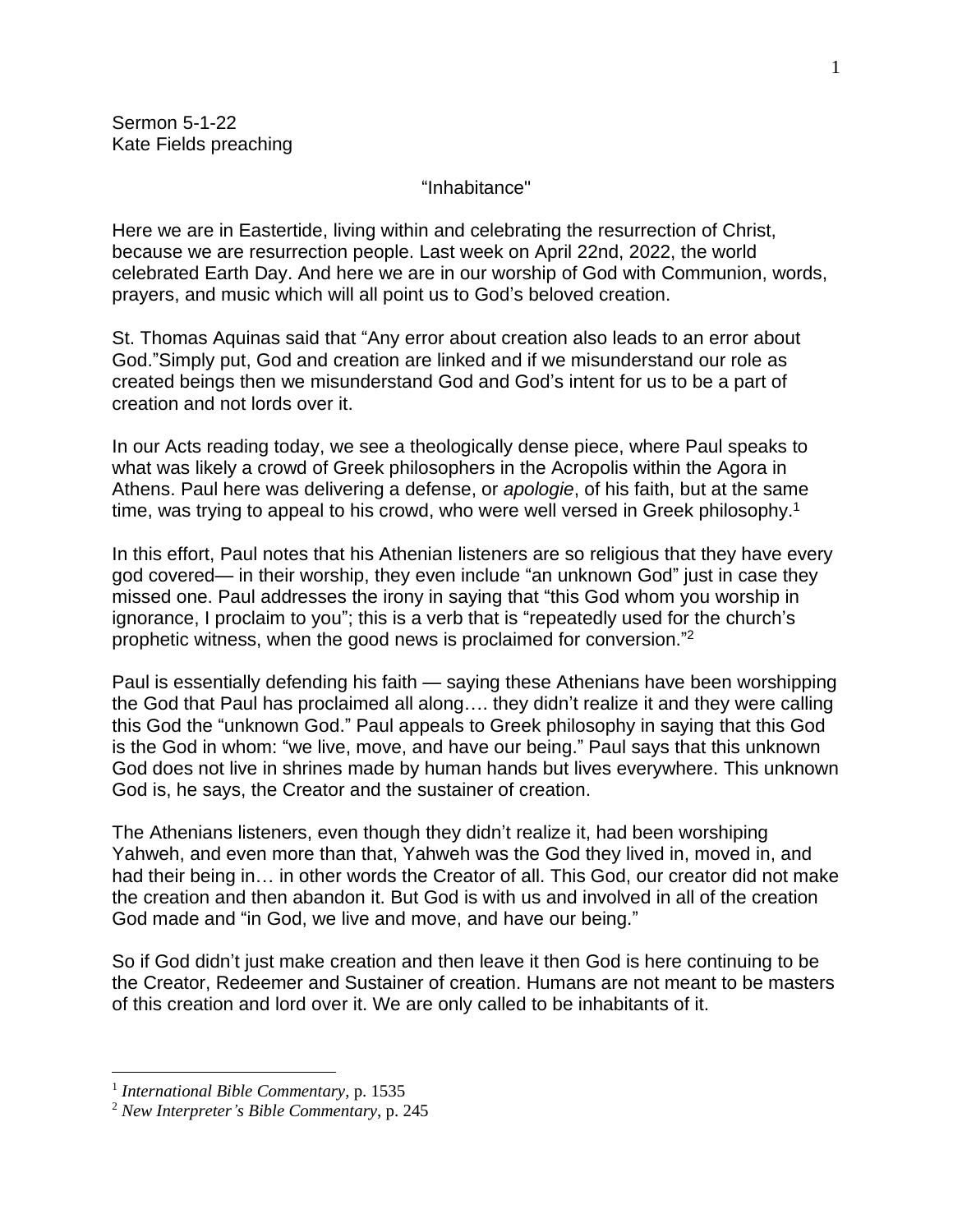Inhabitance. "An inhabitant is a creature who lives well within the context and bounds of its habitat." 3

We do not exist in individual vacuums but live within a community, an ecosystem, where we dwell within a web of connections that tie us together and the God who made it all so. We mutually belong to each other.

In fact, the word ecology comes from *oikeo* in Greek, which means "to inhabit." An *oikos* refers to a household inhabited by families.<sup>4</sup>

So how are we living as inhabitants in the household God gave us?

We aspire to have an ecological faith, which theologian Jennifer Ayres defines as this: "**a faith that turns on the capacities necessary to inhabit God's world well**. It is a way of life seeking to become loving, just, and responsible members of God's household." 5

Let's think this morning about what it means to have an ecological faith.

In our Revelation text, we see nonhuman creation from the skies and seas and earth worshipping the Lamb of God. Let us cease thinking that humans are the only creatures who can praise God.

And in last week's service, we read Psalm 104 in worship (read it again this week), and we heard the deep passion and joy of God the Creator. In this Psalm, we see that the animals take priority; we hear of the creature called Leviathan described almost as if it is God's playmate; we see the Cedars of the Lebanon singled out for their beauty. This is a psalm where we see God taking joy in the diversity of what God created.

Why did God create all of this? Maybe it was because it was God's joy. As Mary Oliver so aptly writes: "Joy was not made to be a crumb." Oh no, it wasn't!

This Psalm along with so many other scriptures in the bible point to how much God loves what God created. I mean, God created all this and said "it is good" — and it *is* good.

So then, we must ask when we have not inhabited the earth well and the diversity of creation is dwindling because of extinction of species and a changing climate, when the Appalachian mountains that God created are having their tops ripped off in mining — in this devastation of what God created, is God's joy diminished?

I would argue a resounding YES. When God's creation is not honored and instead destroyed and exploited, I believe God's joy is diminished.

<sup>3</sup> Ayres, Inhabitance, p. 2

<sup>4</sup> Ayres, *Inhabitance*, p. 9

<sup>5</sup> *Ibid.*, p. 10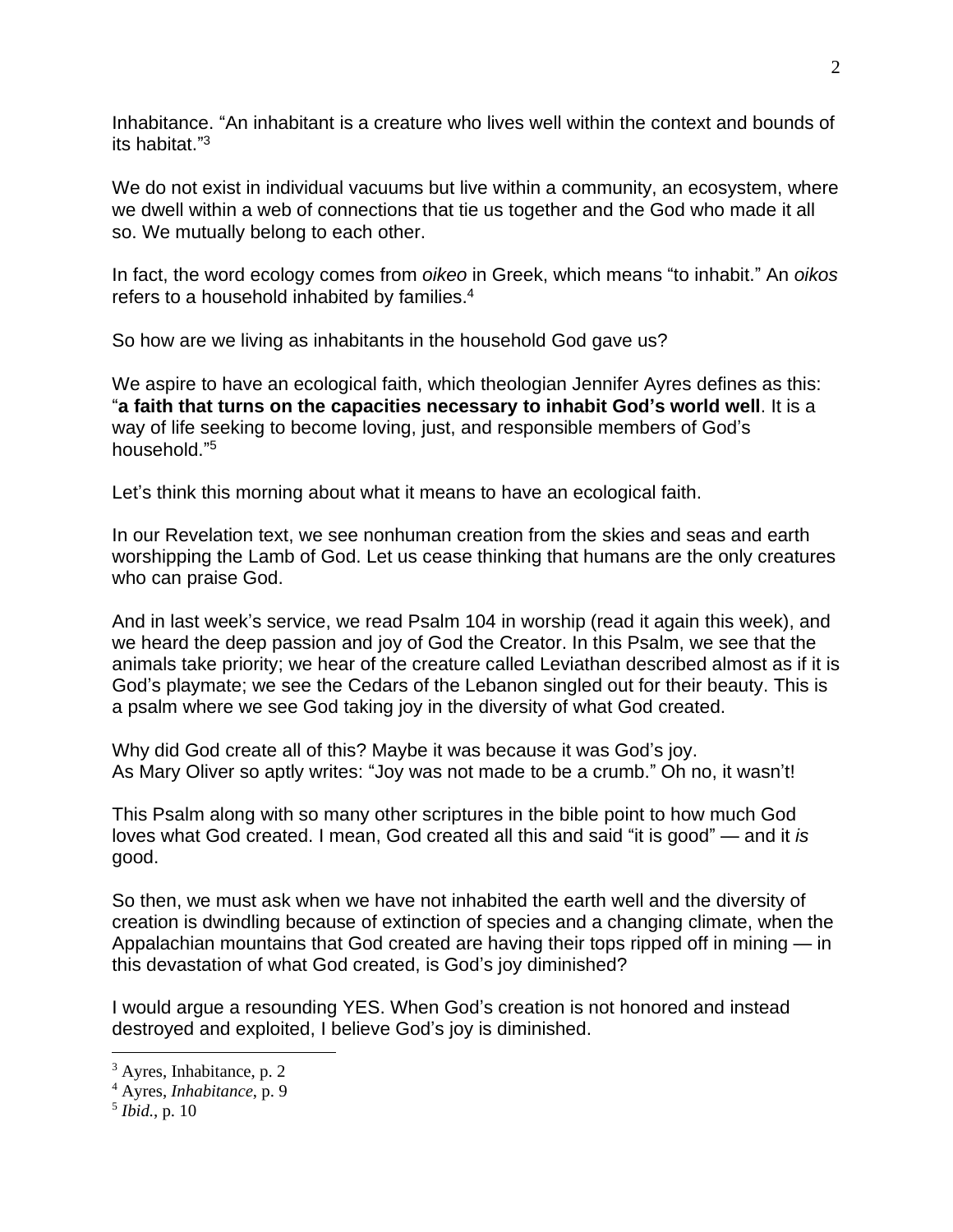And by this, I am making a theological statement that God is a part of God's creation and God is moved by what happens to God's creation. Theologian, Sallie McFague writes, "Christian theology is the attempt to think about God and the world—who God is and who we are… These unconscious or implicit theologies are very powerful… we rely on them as justification for what we do personally and as a nation." She finishes with saying: "Theology Matters."<sup>6</sup>

Theology can have a powerful stronghold over the hearts of many. Misconstrued theology really matters. Harmful theology has enabled the misuse of the environment with the idea that God will one day make a new creation, so we can do whatever we need to to this one. Harmful theology has given humans permission to dominate rather than responsibly inhabit creation.

We know this right— deeply engrained in our pulpits is the theological notion that this world is not our home. We're just travelers here buying our time till we reach Glory. And while I think this belief has been critical for folks who are enduring unbearable situations, this kind of "this world is not our home" theology has had horrible consequences for our earth. God is elsewhere, but not here, so don't make this world your home. This disconnects us from this Land, right here that is our home.

This *is* home to oaks, sugar maples, hickories and ash trees, this *is* home to a dying bee population. Tennessee is home to endangered species like the Streamside and Hellbender salamanders and Bachman's Sparrow. We are home to threatened species like the little brown bat and tri-colored bat, the Nashville crayfish, and the alligator snapping turtle.<sup>7</sup>

This is the creation of God and Paul tells us that God is here. In God, Paul says, we live and move and have our being.

God is really serious about what God created. God's joy is in it— and God's intent was that we remain connected and take good care of one another! The Cumberland River gives us the life-giving water that we need to live and the trees around us are the lungs of the planet, giving us oxygen that we need to live. And in return, we are to protect the Cumberland River and Tennessee trees.

Evolutionary biologist Stephen Gould said: "we will not fight to save what we do not love." 8

So how do we get to know and love our place as people who live in Middle TN and as members of Belmont United Methodist Church?

<sup>6</sup> (McFague, 2008*,* p. 5).

<sup>7</sup> https://www.tn.gov/content/tn/twra/wildlife.html#endangered

<sup>8</sup> *Ibid*., 26.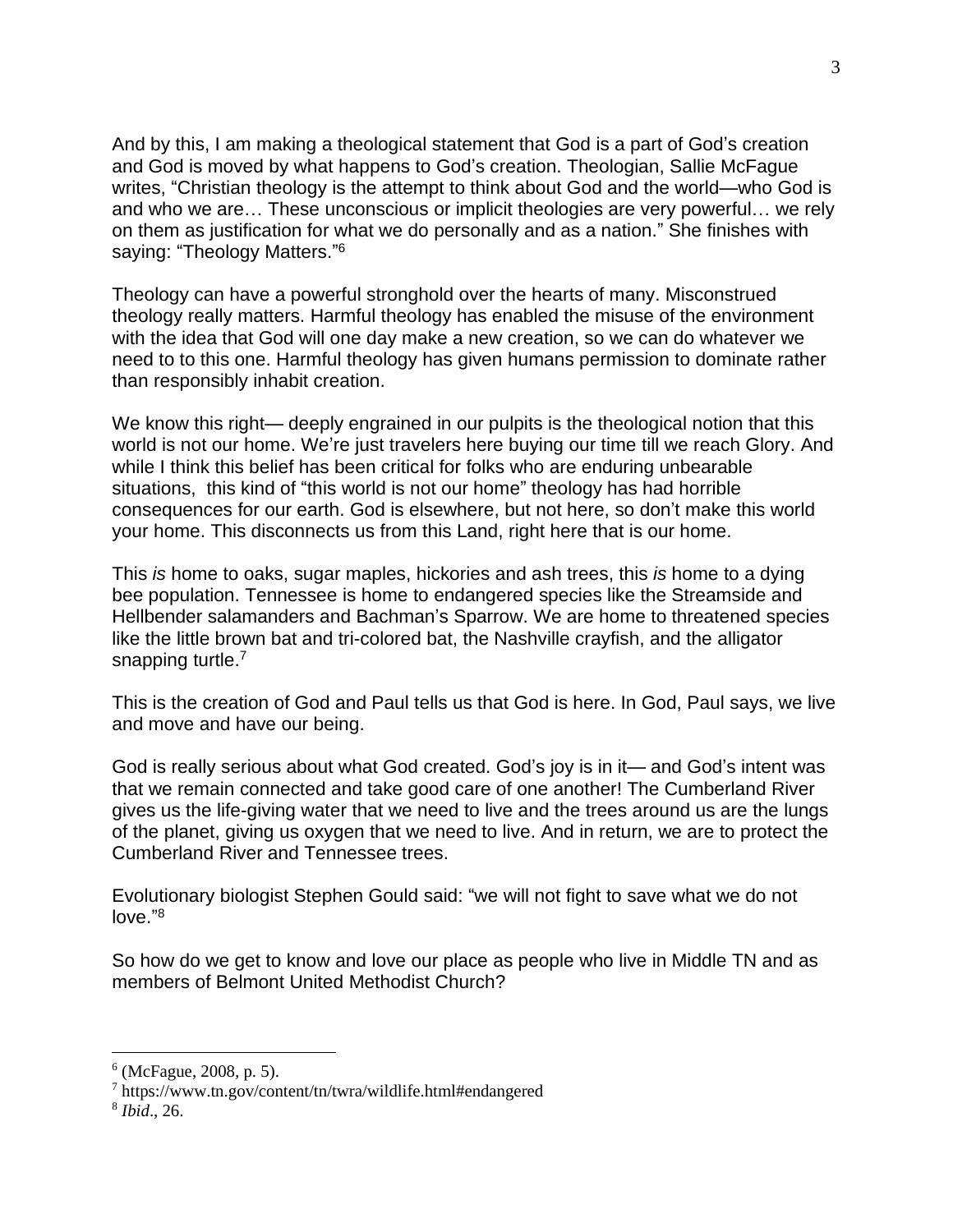We first examine our theology for places where we misunderstand God and our role in creation. And then, we get to falling in love with a place by getting to know the stories about it… not just the land but the people too. I hear that Minnie Pearl used to play Canasta in Parker Hall. Now doesn't that make you want to go down there and get to know folks over a card game?

We get to know the hard stories too. This land of middle Tennessee was stolen from the Cherokee, Shawnee, and Yuchi tribes. In fact, the name Tennessee is believed to be derived from the name of a Cherokee village called Tanasi.

We get to know what gives us life. The water that runs through our Belmont faucets that we washed our hands with in the restroom today came from the Middle Cumberland watershed. We get involved in our local food system and support young farmers who are having a tough time with how expensive land is getting to lease or buy. We join together and work on food insecurity in our city.

We take the time to get out into some wild space and feel how vulnerable we are next to a mountain. Allow yourself to be moved by the creation God made.

That's how you fall in love with something. You know its stories and you experience it.

This can be such beautifully rooted work. It connects us who are starved for connection. It invites us to get creative before consuming so much. It changes us as we get to know the farmers who grew our food. We are changed as we divest our monies and lives from oil and coal and move to more renewable energy sources. We are changed as we work in the soil of our yards. Our lives slow down when we bike somewhere and we become more familiar with how much energy it takes to get from point A to point B. We form community when we eat food we grew around a table with friends. We start to see the full circle of life as we compost and use that compost to grow.

These actions may seem small, but the small things, done faithfully, will be how we become inhabitants who love our place.

My friend Fred has good advice about this. I'd like to close with that. Fred is a scholar but more than that, he's a quiet, deeply genuine man. If he's not playing the fiddle, organizing some amazing event, or farming the soil, he's writing.

In his book, *Soil and Sacrament,* Fred writes: "Give back to the soil more than you take. An addendum to this credo might be this: goodness in people, like goodness in soil, must be preserved and nurtured. Give people more than you take. Tend not just the soil, but the soil people. Avad and shamar them.

(sidenote: these are Hebrew words and are God's first command to the adamah or grounding was to "avad and shamar" the fertile soil— it often gets translated as to "till and keep" but a better translation is to serve the soil and watch/keep/preserve it),